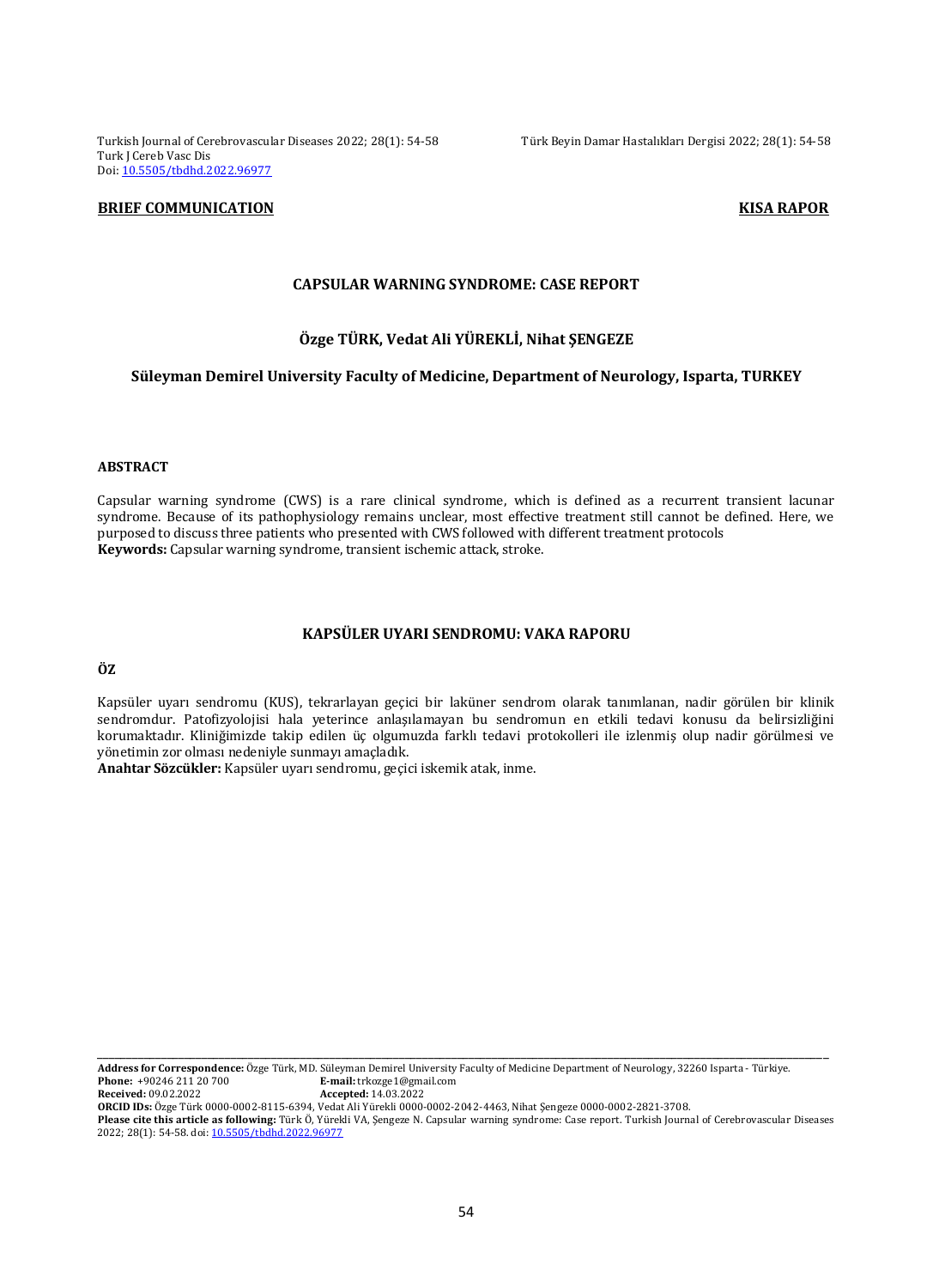Türk et al.

#### **INTRODUCTION**

The concept "capsular warning syndrome (CWS)" was first defined by Donnan et al. in 1993. It defines a recurring transient ischemic attack (TIA) with a high risk of an infarct. It is characterized by the recurring stereotypic sensorimotor symptoms affecting the face, arm, and leg without cortical involvement, which emerge within seven days following TIA. The occurrence of at least three motor or sensorimotor symptom episodes within 4 hours and full recovery of two of the three involved body parts (face, arm, or leg) within these episodes is another descriptive characteristic of this syndrome (1,2). If it involves ischemia of the middle and anterior cerebral arteries, it is called capsular warning syndrome (CWS), and if it affects the posterior circulation, it is called pontine warning syndrome (PWS). Several mechanisms such as small vessel disease, embolism from artery to artery, hemodynamic instability, and peri-infarct depolarization may explain the pathophysiology of this syndrome (2). Although this syndrome is associated with a positive functional outcome, the stereotypic and recurrent stroke attacks may concern both patients and clinicians. In this paper, we presented three cases, that were under followup due to CWS. Written consents have been obtained from all patients.

## **CASE REPORT 1**

The 52-year-old male patient has applied with a 2-3-minute lasting speech disorder and paresthesia in the right upper and lower extremities to the hospital. In his medical history, genetic mutations were determined: Prothrombin heterozygosity, MTHFR homozygosity, and FV Leiden heterozygosity. He did not use any medication except warfarin. The patient was examined in the emergency unit and the neurological examination showed that his general condition was good, and he was in full cooperation and orientation. All neurological examination findings were normal except for the central-type facial asymmetry on the right side and mild dysarthria. His NIHSS score was 3 at admission and the diffusion magnetic resonance imagining (MRI) showed a lesion consistent with the acute ischemia in the left caudate nucleus and the anterior of the lentiform nucleus (Figure 1). After the examination, the patient was hospitalized in

Turkish Journal of Cerebrovascular Diseases 2022; 28(1): 54-58

our clinic for follow-up. It was found out that the patient has applied to the hospital with complaints of speech disorder, and paresthesia in the right upper extremity and was diagnosed with cerebrovascular disease. The etiological investigation of the patient with carotid cerebral tomographic angiography and cardiac functions revealed normal findings. The markers of vasculitis were negative. LDL cholesterol level was 193 mg/dl.

Warfarin sodium treatment was initiated as he had the abovementioned thrombophilia risk factors regarding his genetic profile.

Following the hospitalization in our clinic, the patient had 6 hemiparesis attacks on the right side within the first 72 hours, which lasted approximately 2 minutes each (level 1/5-2/5), and had complaints related to dysarthria. The neurological examination of the patient recovered fully at the end of the 2-3 minutes, and the diffusion MRI examination did not show any increase in the ischemia findings. The simultaneous measurements of arterial pressure were normal.

The NIHSS score was 0 in the follow-up examinations. After the initiation of the treatment with warfarin sodium, 100 mg salicylic acid, and atorvastatin, no similar complaints recurred during the follow-up controls. After three months, the patient is still under follow-up with a modified Ranking Scale (mRS) score of 0.



**Figure 1.** In the diffusion MRI examination, acute diffusion restriction in the left caudate nucleus and the anterior of the lentiform nucleus.

#### **CASE REPORT 2**

The 75-year-old male patient had applied to another health center with complaints of weakness and paresthesia in the left arm and leg. As the diffusion MRI examination displayed acute ischemia in the posterior leg of the internal capsule, intravenous tissue plasminogen activator (tPA) treatment was initiated. Since an increase in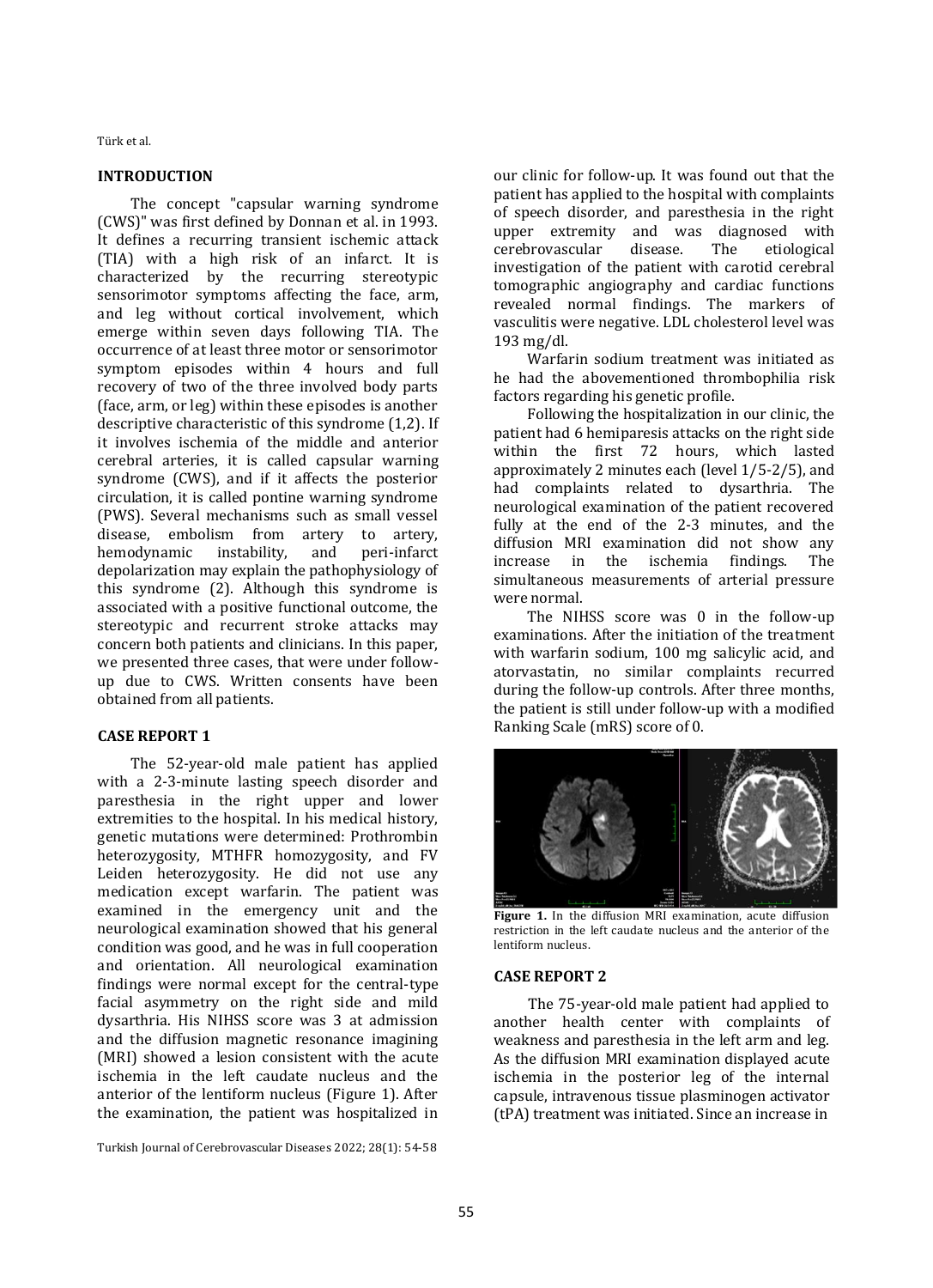muscular weakness was observed during the follow-up, the patient was referred to us for mechanic thrombectomy (Figure 2). Regarding the medical history, the patient had no other pathology except for diabetes mellitus, chronic obstructive lung disease, and hyperlipidemia. During the examination in the emergency unit, the patient had a good general status, was alert, cooperated, and oriented. He had mild dysarthria. The pupillae were normoisocoric and the ocular movements were normal in every direction. A central-type facial asymmetry was observed on the left side. On the left side, muscular strength was at level 4/5, and hemihypoesthesia was observed. The NIHSS score was 4 at admission, and an increase in the muscular weakness in the left upper and lower extremities and dysarthria were observed during follow-up. The patient, whose NIHSS score regressed to 6, was referred to cerebral angiography during his last attack. No major occlusion was observed in the imagining. 8 mg intraarterial tPA was administered. Rapid recovery was observed in the patient's clinical status. During the follow-up, the cranial tomographic examination did not display any hemorrhagic transformation. LDL cholesterol level was 245 mg/dl. Regarding the etiological investigation of cardiac parameters, the ejection fraction was 45% in the echocardiographic examination and the electrocardiography showed normal sinusoidal rhythm. A treatment including acetylsalicylic acid, 75 mg clopidogrel, and atorvastatin was initiated. After three months, the patient is still under follow-up with a Ranking Scale (mRS) score of 0.



**Figure 2.** In the diffusion MRI examination, diffusion restriction with acute ischemia in the posterior leg of the right internal capsule.

## **CASE REPORT 3**

It was found out, that the 34-year-old male patient, who had no known comorbidity, had applied to another health center with complaints

of speech disorder, paresthesia in the right arm and leg, and weakness. It was also determined that the patient had a complaint of weakness and paresthesia in the right lower and upper extremities 2 hours before these complaints, which lasted 5 minutes. The simultaneous measurement showed a systolic pressure of 160 mmHg. In this health center, the NIHSS score was 4 and the patient was referred to our center for interventional treatment and further investigation following the administration of an intravenous thrombolytic agent (55 mg). At admission to our department, the neurological examination did not reveal any other finding except for promotor drift in the right upper extremity. The diffusion imagining showed diffusion restriction in the posterior leg of the left internal capsule consistent with acute ischemia (Figure 3). No major vascular occlusion was determined in the carotid cerebral computed tomographic angiography. The etiological investigation for cardiac parameters did not show any pathological findings in the electrocardiography, echocardiography, and rhythm Holter monitoring. There were no prominent pathological findings in the genetic and vasculitic examinations. The LDL cholesterol level was 220 mg/dl. The complaints of the patient did not recur during the follow-up in our clinic. Bleeding was observed in the follow-up cranial tomography. A treatment including acetylsalicylic acid, clopidogrel, and atorvastatin was initiated. After three months, the patient is still under follow-up with a Ranking Scale (mRS) score of 0.



**Figure 3.** In the diffusion MRI examination, diffusion restriction in the posterior leg of the right internal capsule was consistent with acute ischemia.

#### **DISCUSSION AND CONCLUSION**

The clinical characteristics of the capsular warning syndrome are unilateral motor and/or sensorial disorders involving at least two of the

Türk Beyin Damar Hastalıkları Dergisi 2022; 28(1): 54-58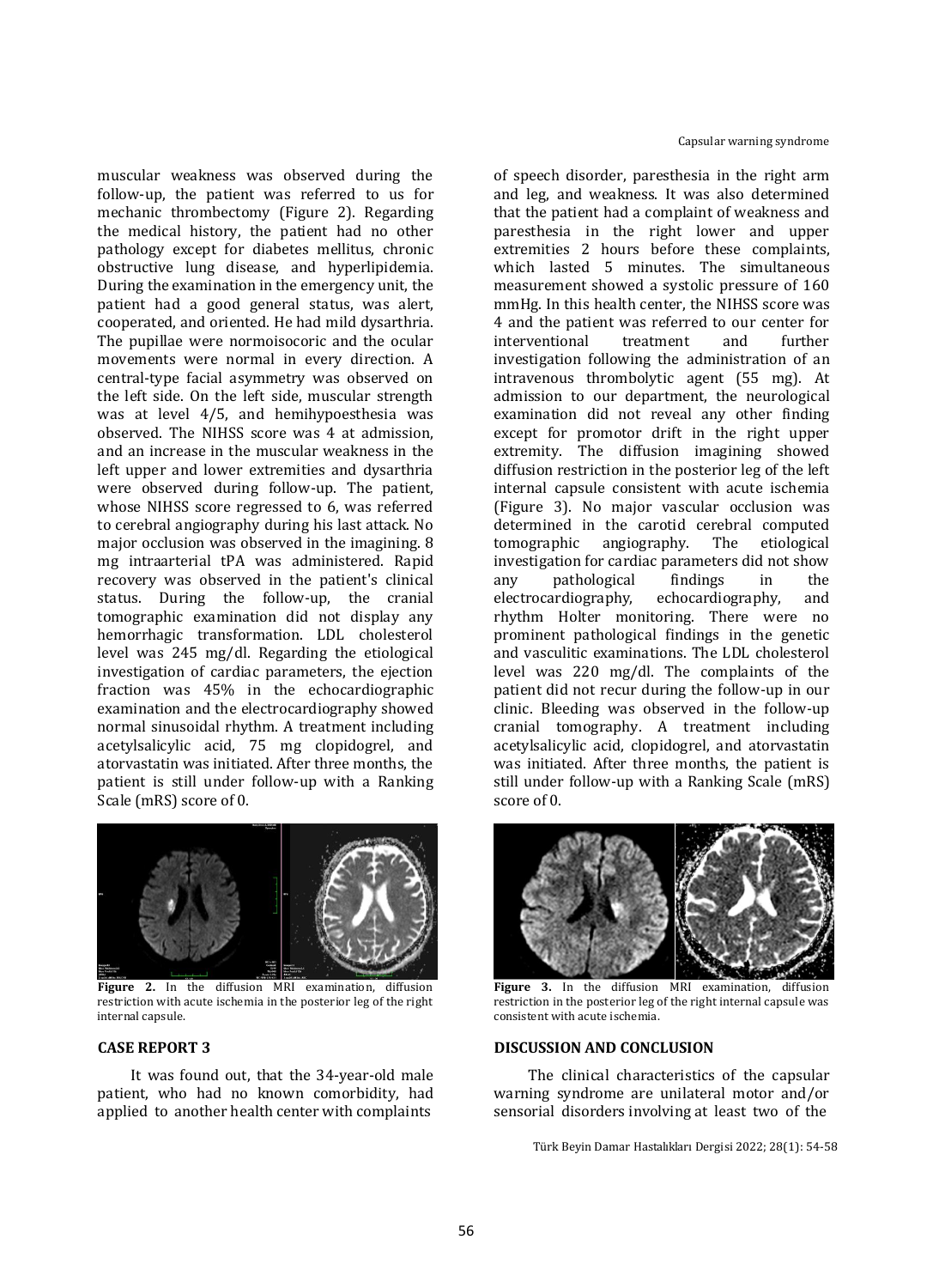Türk et al.

body parts (face, arm, or leg). The most common presentation of the syndrome is isolated motor hemiparesis affecting the face, arm, and leg. There is no evidence related to the cortical findings (3,4). Paul et al. used the capsular warning syndrome (CWS) for the definition of the patients, who had motor lacunar CWS more than one time within seven days after the initial CWS attack, without regarding whether the stroke occurred in the anterior or posterior circulation (5).

In the CWS, the internal capsule in the subcortical region and pyramidal tract at the pons level is affected. While the penetrating vessels of the internal carotid arterial circulation are affected in CWS, the penetrating basilar arteries are affected in PUS.

CSW is 60.9% more common in males compared to females. CWS is more common in individuals in their sixties as risk factors like hypertension, dyslipidemia, smoking, and diabetes are more common at these ages. Stroke and atrial fibrillation are among the less common risk factors associated with CWS. According to the TOAST classification, small vessel disease seems to be the most common etiological factor (3,6). This syndrome is important as there is a high risk of ischemic stroke with a persistent deficit (3,7). In the population studies, it was reported that the risk of stroke was 60% within seven days after CWS (5).

The definitive pathophysiology was not elucidated yet. Some authors suggested that this syndrome was most probably associated with ischemia due to in situ small penetrating vessel disease (3). Renom et al. reported that 73.8% of 42 CWS cases had small vessel disease (6). Regarding different studies, large vessel atherosclerosis was observed in 5%-17% of the cases (5-8). The cardio-embolic mechanisms were determined in at least 4%-12.9% of the cases (5,6). In another theory, it was proposed that this syndrome might depend on the hemodynamic changes within the scope of the penetrating arteries. These hemodynamic changes may become particularly important if there is a structural arterial change within the penetrating vessel like atheroma and/or lipohyalinosis (3). The peri-infarct depolarization is another considered mechanism. The accumulation of the metabolic byproducts of ischemia may trigger

Turkish Journal of Cerebrovascular Diseases 2022; 28(1): 54-58

temporarily the peri-infarct depolarization and explain the fluctuating structure of CWS. It was demonstrated that the peri-infarct depolarization led to a temporary energy deficit in the ischemic penumbra as a result of the hypoxia and hypotension triggered by the release of the neurotoxic substances from the infarct center (9). It was shown that the biomarkers like adenosine, glucose, glycogen and lactate were correlated with the spontaneously spreading depression in animal models (10,11). However, human studies are still inconclusive. The most effective treatment of this syndrome, whose pathophysiology is still not clarified, is also uncertain. It was reported that intravenous thrombolytic treatment is safe in these patients (12). We also preferred intravenous and intraarterial thrombolytic treatment in our second case. There are also a limited number of studies suggesting that intravenous tirofiban treatment might be also effective.

The recovery of endothelial dysfunction, an increase in the nitric oxide bioavailability, antioxidant properties, inhibition of the inflammatory response, and stabilization of the atherosclerotic plaques are among the pleiotropic effects of statins. The statin treatment decreases the risk of stroke and other cardiovascular events in patients with high cardiovascular risk and atherosclerotic disease. It was observed that the lipid-lowering and pleiotropic properties of atorvastatin contribute to these effects (14-16). In our cases, we preferred atorvastatin treatment as the LDL cholesterol levels were elevated depending on the pleiotropic effects.

More than 80% of CWS patients have a positive functional prognosis independent of the increased infarct incidence (12). We did also not observe any recurrence of ischemic attack during the follow-up after the early period.

In conclusion, as of today, there is no randomized and controlled study focused on CSW patients. Most of the studies are case report series. Therefore, there is no consensus yet on effective treatment. The patients should be carefully followed because of the potential of a completed stroke. Although the risk of a completed stroke is high, most patients have a good prognosis after three months, as in our cases.